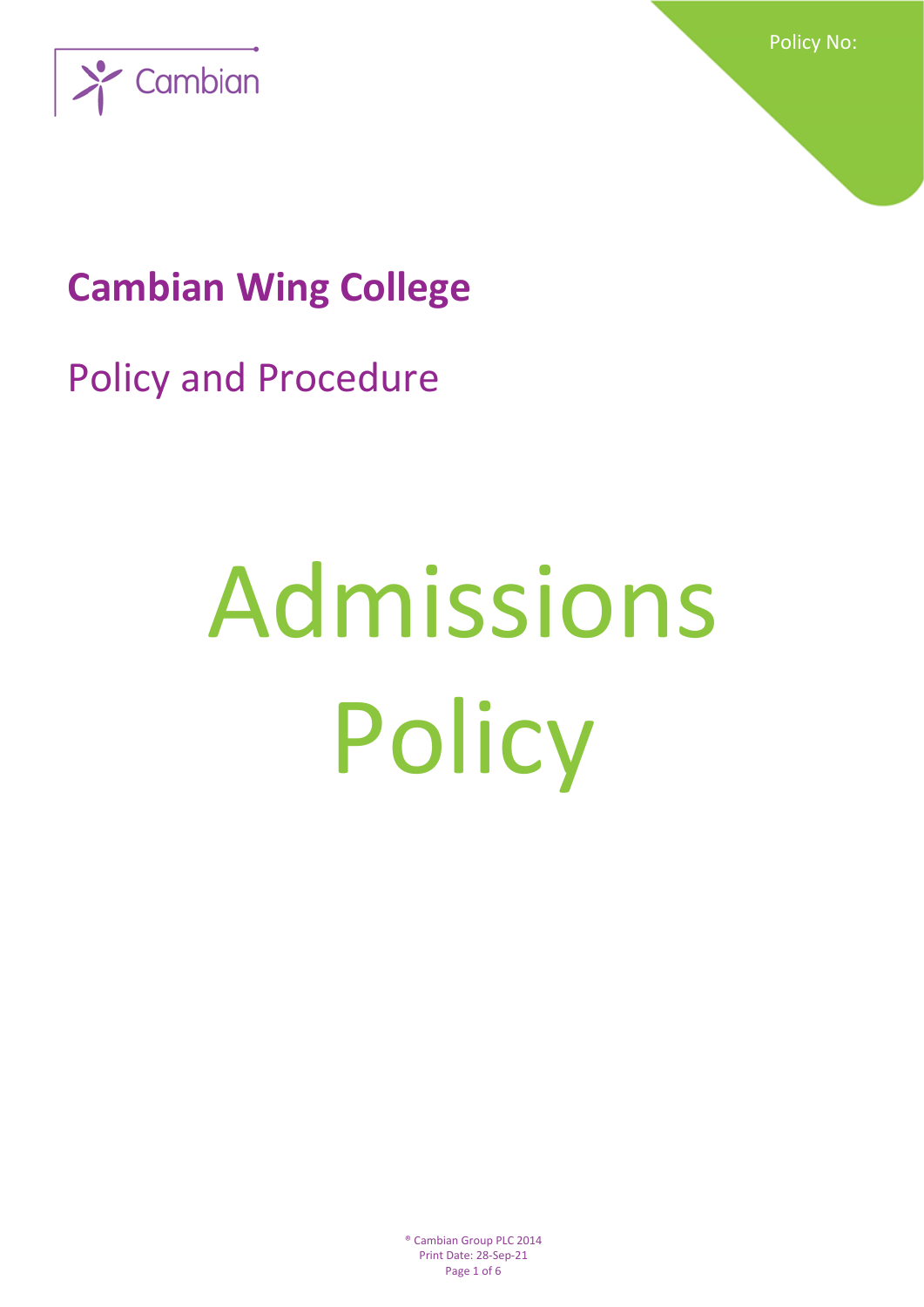

## Policy and Procedure on

### **Admissions**

| Policy Author / Reviewer     | Cassandra Pollitt |
|------------------------------|-------------------|
| Approval Date                | Feb 2021          |
| Next Review Date             | Feb 2022          |
| Version No                   |                   |
| Policy Level                 | Site Level        |
| <b>Staff Groups Affected</b> | All Staff         |

#### **1. Monitoring and Review**

 $1.1.$ The Proprietor will undertake a formal review of this policy for the purpose of monitoring and of the efficiency with which the related duties have been discharged, by no later than one year from the date of approval shown above, or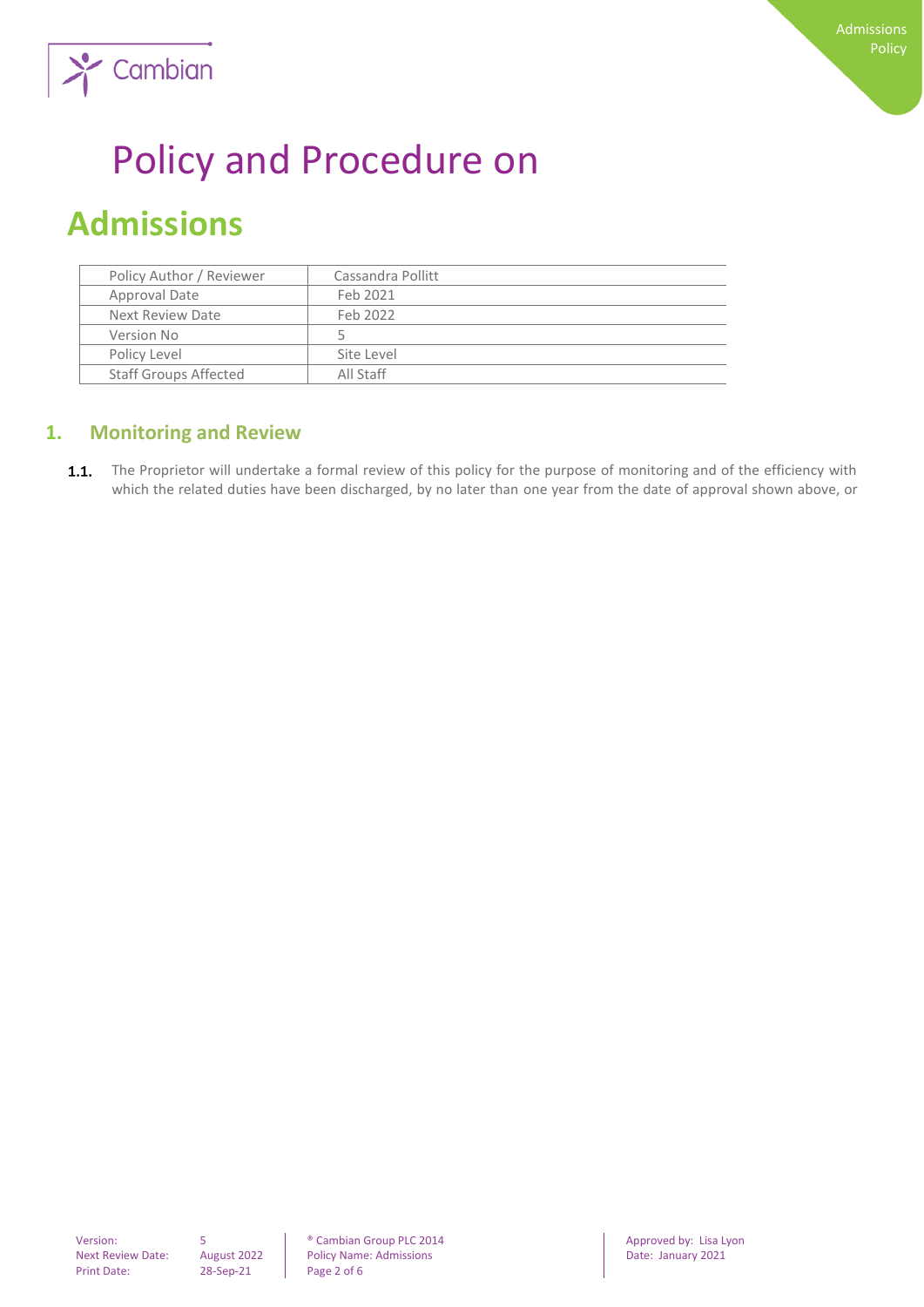

earlier if significant changes to the systems and arrangements take place, or if legislation, regulatory requirements or best practice guidelines so require.

Signed:

August 1

Andrew Sutherland **Cassandra Pollitt Representative, Proprietor- Cambian Group Headteacher** January 2021 **January 2021** 

Cassardi Feltett

|  |  | <b>1.2.</b> Our aim is to use consistent terminology throughout this policy and all supporting documentation as follows: |  |  |  |  |
|--|--|--------------------------------------------------------------------------------------------------------------------------|--|--|--|--|
|--|--|--------------------------------------------------------------------------------------------------------------------------|--|--|--|--|

| 'Establishment' or 'Location | this is a generic term which means the college.                                                                                                                                    |
|------------------------------|------------------------------------------------------------------------------------------------------------------------------------------------------------------------------------|
| <b>Individual</b>            | means any young person or young person under the age of 18 or<br>young adult between the ages of 18 and 25.                                                                        |
| <b>Service Head</b>          | This is the senior person with overall responsibility for the service                                                                                                              |
| <b>Key Worker</b>            | Members of staff that have special responsibility for Individuals<br>residing at or attending the Establishment.                                                                   |
| Parent                       | means parent or person with Parental Responsibility                                                                                                                                |
| <b>Regulatory Authority</b>  | Regulatory Authority is the generic term used in this policy to<br>describe the independent regulatory body responsible for<br>inspecting and regulating services. E.g Ofsted, CQC |
| <b>Social Worker</b>         | This means the worker allocated to the young person/family. If<br>there is no allocated worker, the Duty Social Worker or Team<br>Manager is responsible.                          |
| <b>Placing Authority</b>     | Placing Authority means the local authority/agency responsible<br>for placing the young person or commissioning the service                                                        |
| <b>Staff</b>                 | Means full or part-time employees of Cambian, agency workers,<br>bank workers, contract workers and volunteers and students on<br>placement.                                       |
| CambianKPI                   | Means the Cambian online in-house information system which<br>holds data for each site on quality measures.                                                                        |

#### **Cambian Wing College ADMISSIONS POLICY**

**Legal Status:**

• Complies with Part 6, Paragraph 24 (3) (a) of The Education (Independent School Standards Compliance Record) (England) (Amendment) Regulations

#### **Applies to:**

- the whole college inclusive of activities outside of the normal college hours;
- all staff (teaching and support staff), the proprietor and volunteers working in the college.

| Version:                |
|-------------------------|
| <b>Next Review Date</b> |
| <b>Print Date:</b>      |

 $28-Sep-21$  Page 3 of 6

S  $\begin{array}{c|c|c|c} \text{S} & \text{P} & \text{Cambian Group PLC 2014} & \text{Simproc} \\ \hline \text{August 2022} & \text{Policy Name: Admissions} & \text{Date: January 2021} \end{array}$  $\text{P}_2$ : August 2022 **Policy Name: Admissions**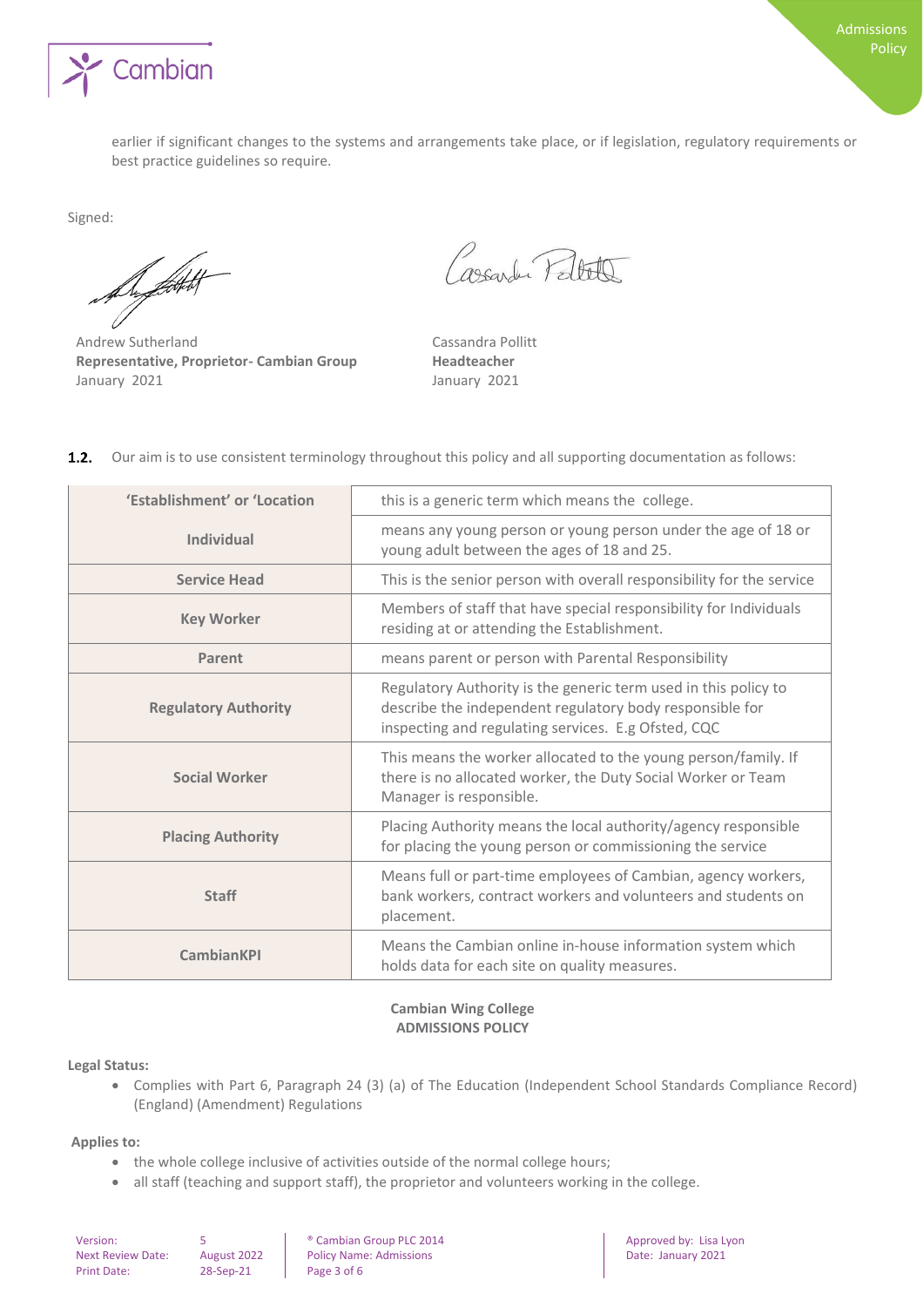

#### **Other relevant documents:**

- Equality and Diversity Policy
- Special Educational Needs and Disability Act (SENDA)
- Attendance Policy
- Inclusion Policy

#### **Availability:**

This policy is made available to parents, guardians, carers, staff and pupils from the college office and website

#### **Monitoring and Review:**

- This policy will be subject to continuous monitoring, refinement and audit by the Head.
- The Proprietor undertakes an annual review of this policy and of the efficiency with which the related duties have been discharged, by no later than one year from the date shown below, or earlier if changes in legislation, regulatory requirements or best practice guidelines so require.

#### **Admission Policy**

At Cambian Wing College we are registered to care for and educate young people from the age of 16 to 25. No young person is refused entry on the grounds of race, ethnicity, gender, religion or sexual orientation. We require confirmation of the date of birth of a young person.

#### **Student Profile**

In common with the established aims of the Cambian Group, Cambian Wing College exists to help students achieve their full potential by providing an outstanding quality of education to young people aged 16 to 25 who are experiencing difficulties as a result of Asperger Syndrome, and other associated difficulties falling within the autistic spectrum. Most of our young people are referred to us and funded through the local authorities, and will have an Education Health Care Plan. Others may be undergoing assessment. Emphasis in the college is thus on the development of community values, such as a caring and considerate attitude to others, good manners, self-discipline, service to the community and the pursuit of excellence. All this, of course, has a direct bearing on our curriculum design.

#### **Internal – placement from a Cambian Residential Home**

Integral to the placement of a young person in a Cambian Residential home is the provision of education. It is incumbent on us to ensure that the educational placement in being fit for purpose is bespoke to the needs of the young person. The decision for a young person to attend our college is as an outcome of a multi-disciplinary agreement whereby a transition plan is agreed. Fundamental to this process is the quality of communication from the time when the Commissioning Manager makes the initial contact with the care and education colleagues' right through to the young person being admitted on to the college roll. High quality communication and transparency between the college and the young person's home is essential to this process.

#### **External – a referral is received from the Local Authority**

In line with the Special Education Needs Code of Practice a multi-disciplinary decision is reached whereby the young person with parents and/or guardians and/or carers visits the college. If is it agreed that the college is, in principle, the most appropriate educational setting for the young person then a transition plan is implemented. Parents or guardians/carers will also be asked to provide the college with any further information which they feel will enable us to provide the young person with the best possible education. If agreed a place will be offered based on availability and in accordance with the *SEND Code of Practice, Disability Discrimination Act 1995 Part 4* and Schedule 10 of the Equality Act 2010. For more details please see the Prospectus and website.

#### **Special Educational Needs**

Where a young person who has an Education, Health and Care Plan (EHCP) joins our college, we will always consult with parents/guardians/carers and, where appropriate, the Local Authority to ensure that the required curriculum is provided for as set out in the *Education, Health and Care Plan* (EHCP). We will also co-operate with the Local Authority to ensure that relevant reviews, including the annual review, are carried out as required by regulation and best practice. The college will make reasonable adjustments to meet the needs of young people with an EHCP. Any additional services that are needed to meet the requirements of the EHCP or additional services such as dyslexic tuition will be subject to charge. This will be either directly to the parents/guardians/carers, or the Local Authority if they are responsible for the fees and our college is named in the

Print Date: 28-Sep-21 Page 4 of 6

Version: 5 **5 8 Cambian Group PLC 2014 Approved by: Lisa Lyon Approved by: Lisa Lyon** Next Review Date: August 2022 | Policy Name: Admissions | Date: January 2021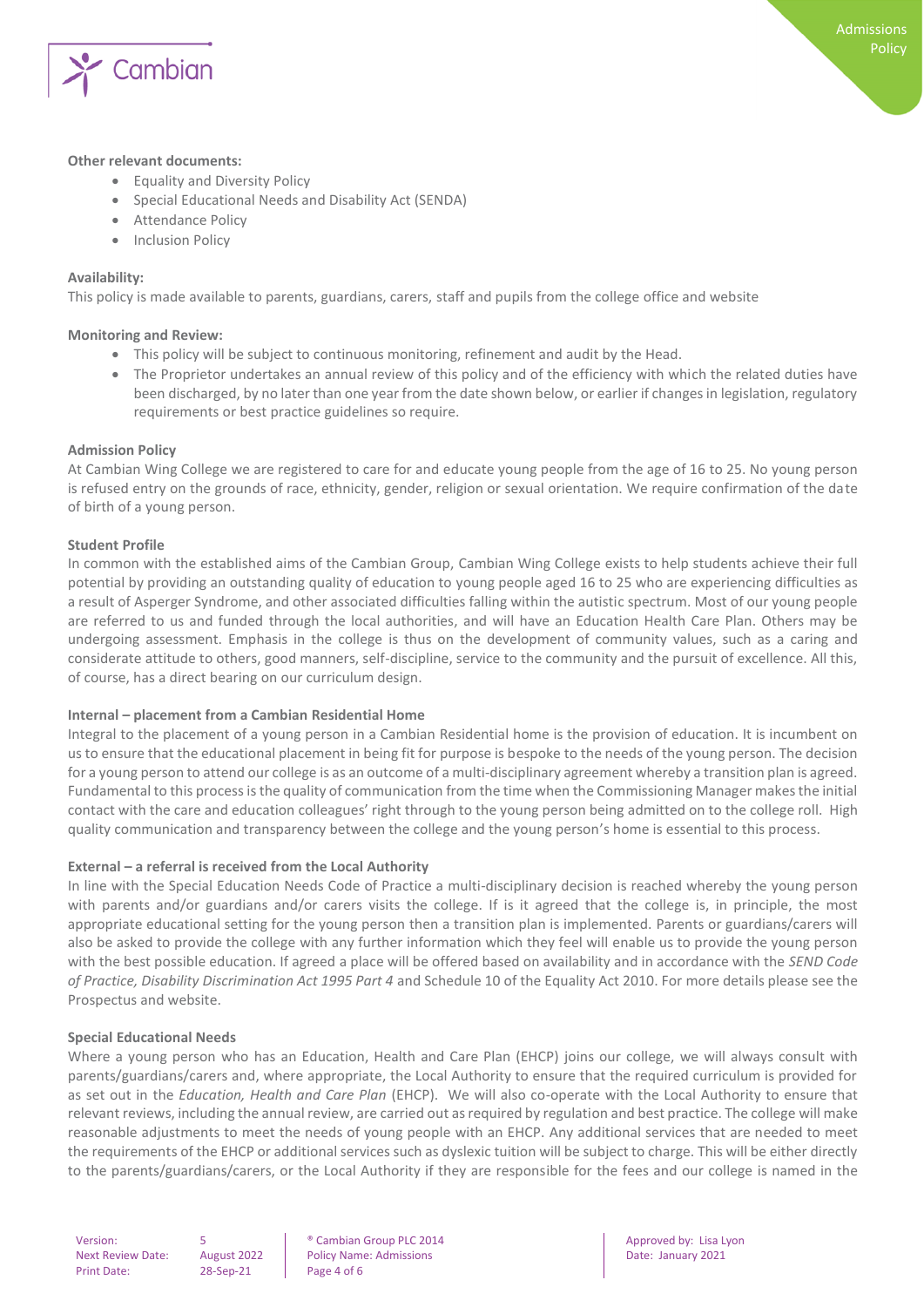

#### **English as an Additional Language**

Our college will make provision for young people who have English as an additional language, (EAL) in the assessment procedure. We do not regard young people as having a 'learning difficulty' solely because the 'language or medium of communication of the home is different from the language in which he or she is or will be taught' (Education Act 1996, Section 312(1), (2) and (3). However, young people for whom English is an additional language (EAL) will be provided with appropriate support provided they meet our college academic criteria. They will be assessed to gauge the support that may be needed in order to ensure equal access to the curriculum along with all other aspects of life at our college. Our college has a policy and procedures for students requiring *English as an Additional Language* (EAL).

The Proprietor of the college is whose address for correspondence during both term-times and holidays is **Mr Andrew Sutherland, Metropolitan House, 3 Darkes Lane, Potters Bar, England, EN6 1AG**

#### **Admissions Policy Appendix**

It should be recognised that the young person may be ambivalent at best about the college and that because of this they may well not take in all the information given – to this end, further information will need to be offered at a later date. Young people may be referred to Cambian Group at any time during the academic year in one of two ways:-

- Via Cambian Group
- Via a local authority

As much information as possible will be sought at the point of referral to inform assessment as to whether the referral is appropriate and as to whether the college is able to meet the needs of the young person. Information sought should include:

- young person's name;
- age and date of birth:
- gender;
- ethnic background, cultural needs, religious needs/persuasion;
- health needs & history;
- educational history, needs, current provision, support received & required including whether there is a statement of special educational needs proposed educational plan;
- risk issues, level of supervision required, establish if any history of self-harm/suicide, history of volatile and aggressive behaviour, young person protection issues, risks presented by third parties;
- expectations and requirements sought by the placing authority to need the young person's needs;
- the name, address and telephone number of the young person's case accountable social worker (if applicable);
- the young person's legal status;
- the young person's and their family's social history;
- any special issues e.g., restriction of contact, young person protection and
- criminal history (if any) and whether any existing criminal proceeding are outstanding.

The information provided will assist the Head in her assessment as to whether a school placement is viable and appropriate. The Head will consider whether the college has sufficient staffing in terms of number and experience to manage such admission both in terms of the individual young person's needs and respect of the potential impact that the admission may have on existing group dynamics. Should a referral be accepted for admission, the college will notify the company's finance department as soon as practically possible in order that the appropriate contract arrangements can be administered with the relevant placing authority. Measures of control, discipline & restraint and the requirement to search used by the college are made clear to the placing authority, the young person and parents/carer before the admission.

#### **Admission**

The young person's details need to be entered into the admissions register and accompanying information filed. The young person will be shown around the college and introduced to the staff and other young people. An individual timetable will be discussed, taking into account of the young person's age, aptitude and ability. Initial assessments will be carried out within the

Print Date: 28-Sep-21 Page 5 of 6

Version: 5 **5 8** Cambian Group PLC 2014 **Approved by: Lisa Lyon** Approved by: Lisa Lyon Next Review Date: August 2022 | Policy Name: Admissions | Date: January 2021